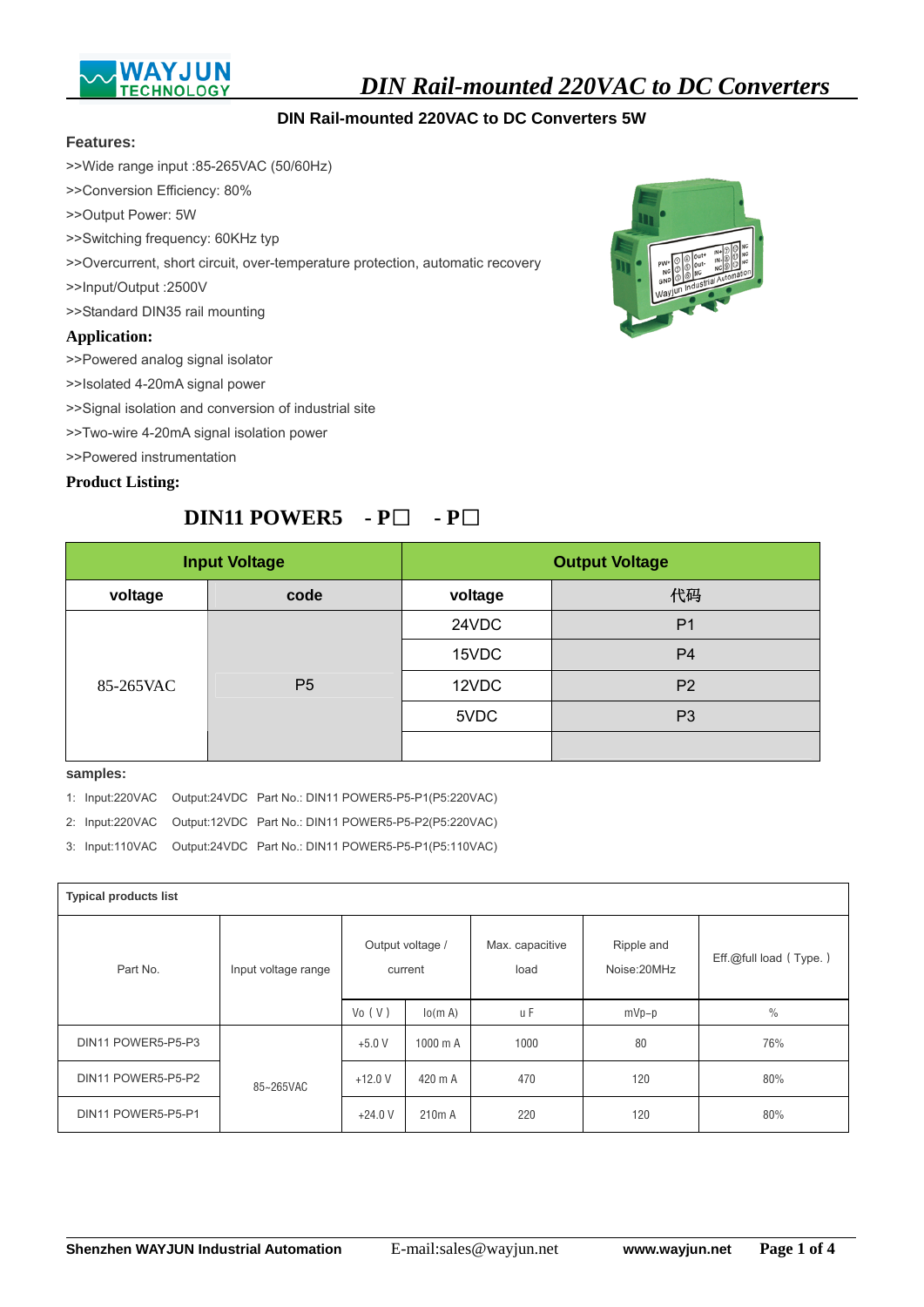

## **Technology parameters:**

(Test condition: General Nominal Line, Tc= 25 ℃, Rated resistant load unless other wise specified)

| Input                     | Min (Vac)               | Nom(Vac) | Max(Vac)                | <b>Notes</b> |  |
|---------------------------|-------------------------|----------|-------------------------|--------------|--|
| Vac Input voltage         | 85                      | 220      | 265                     | W            |  |
| Frequency range Hz        | 47                      |          | 440                     | Hz           |  |
| Standby power consumption | 0.3 W(Max)              |          |                         |              |  |
| Short-circuit power       | 2.0W(Max)               |          |                         |              |  |
| Input current             | 0.11A (Max) @Vin=110Vac |          | 0.07A (Max) @Vin=220Vac |              |  |
| Surge current             | 16A (Max) @Vin=110Vac   |          | 30A (Max) @Vin=220Vac   |              |  |

| Output                      |                                                             |                                                                  |                  |  |
|-----------------------------|-------------------------------------------------------------|------------------------------------------------------------------|------------------|--|
| Voltage accuracy            | ±1.0%TYP,<br>2.0%Max;                                       |                                                                  |                  |  |
| Line regulation             | $±0.2\%$ ; $±0.5\%$<br>The nominal load, full voltage range |                                                                  |                  |  |
| Load regulation             | $20\% \sim 100\%$ Rated Load                                |                                                                  | $±0.5\%: ±3.0\%$ |  |
| Minimum Load                | 0%Load                                                      |                                                                  |                  |  |
| Ripple and noise            | 20MHz BM Full load                                          |                                                                  |                  |  |
|                             | Vo≤5.0V, ≤80mVp-p                                           | Vo≥48V, ≤180mVp-p                                                | Other≤120 mVp-p  |  |
| Turn-on delay time          | Standard voltage input, full load                           | $\leq 1000$ mS                                                   |                  |  |
| Hold time when power supply |                                                             |                                                                  |                  |  |
| drop                        | Standard voltage input, full load<br>60ms(typ)              |                                                                  |                  |  |
| Output Voltage Overshoot    | ≤10%Vo                                                      |                                                                  |                  |  |
| during startup              |                                                             |                                                                  |                  |  |
| Dynamic output              | 25%-50%-25%                                                 | overshoot(%): $\leq \pm 5$ %; recovery time (mS) $\leq 5$ . OmS: |                  |  |
| characteristics             | 50%-75%-50%                                                 |                                                                  |                  |  |
| Output short circuit        | long short circuit, automatic                               | Output off beat                                                  | Vibration type   |  |
| protection                  | recovery                                                    |                                                                  |                  |  |
| Output over load / current  | >110%Po/lo                                                  | Output off beat                                                  | Vibration type   |  |
| protection                  |                                                             |                                                                  |                  |  |

| General               |                                                                                           |                  |                                     |  |  |
|-----------------------|-------------------------------------------------------------------------------------------|------------------|-------------------------------------|--|--|
| Efficiency            | Standard voltage                                                                          | Vo≤5.0V,76% Typ. | Vo>5.0V, 80% Typ.                   |  |  |
|                       | input, full load                                                                          |                  |                                     |  |  |
| Switching frequency   |                                                                                           |                  | 60KHz Typ.                          |  |  |
| Operating temperature |                                                                                           |                  | -25 $\mathbb{C}$ ~ +65 $\mathbb{C}$ |  |  |
| Temperature effect    |                                                                                           |                  | $0.02\%$ /°C                        |  |  |
| Storage temperature   |                                                                                           |                  | -40 $\degree$ ~ +85 $\degree$ C     |  |  |
| Max case temperature  |                                                                                           |                  | +85℃                                |  |  |
| Relative humidity     |                                                                                           |                  | 10%~90%                             |  |  |
| case material         |                                                                                           |                  | Plastic shell                       |  |  |
| Isolation Voltage     | Input-output 2.500KVac $\leq 1.5$ mA/1min; Input-case/Input-FG 1.5KVac $\leq 1.5$ mA/1min |                  |                                     |  |  |
| (MTBF)                | >300,000H@25°C                                                                            |                  |                                     |  |  |

 $\overline{a}$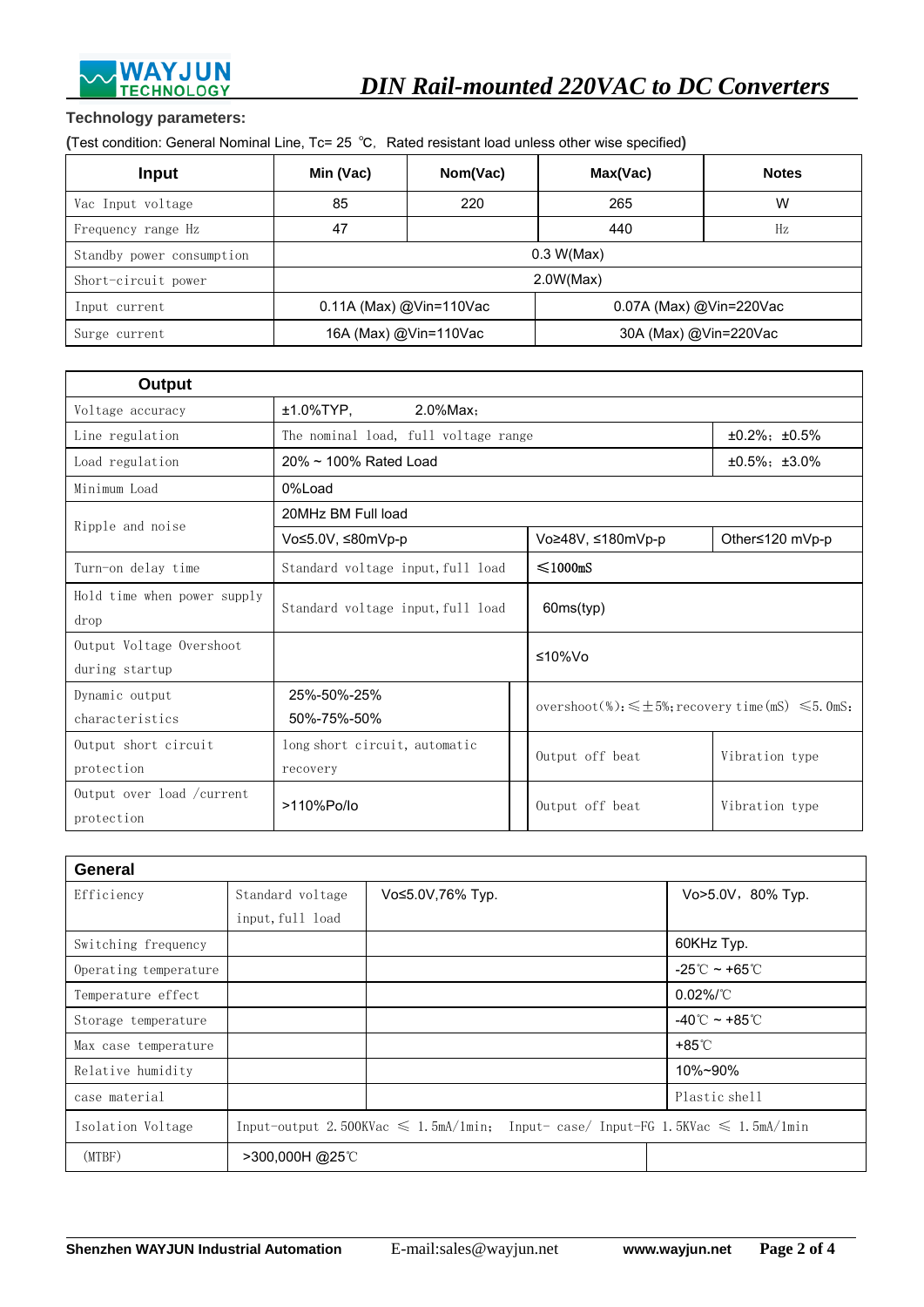

## **Footprint definition:**

| PIN | Name           | Description      | PIN | Name  | Description         |
|-----|----------------|------------------|-----|-------|---------------------|
|     | NC             | NO connecting    | 7   | $IN+$ | AC signal input $+$ |
| 2   | N <sub>C</sub> | NO connecting    | 8   | $IN-$ | AC signal input $-$ |
| 3   | N <sub>C</sub> | NO connecting    | 9   | NC    | NO connecting       |
| 4   | $OU +$         | Power supply $+$ | 10  | NС    | NO connecting       |
| 5   | $OUT-$         | Power supply $-$ | 11  | NC    | NO connecting       |
|     | N <sub>C</sub> | NO connecting    | 12  | NC    | NO connecting       |





**Size (unit:mm)** 



## **Warranty**

 $\overline{a}$ 

Two years (but violate operating rules and requirements to create damage, clients need pay maintenance costs)